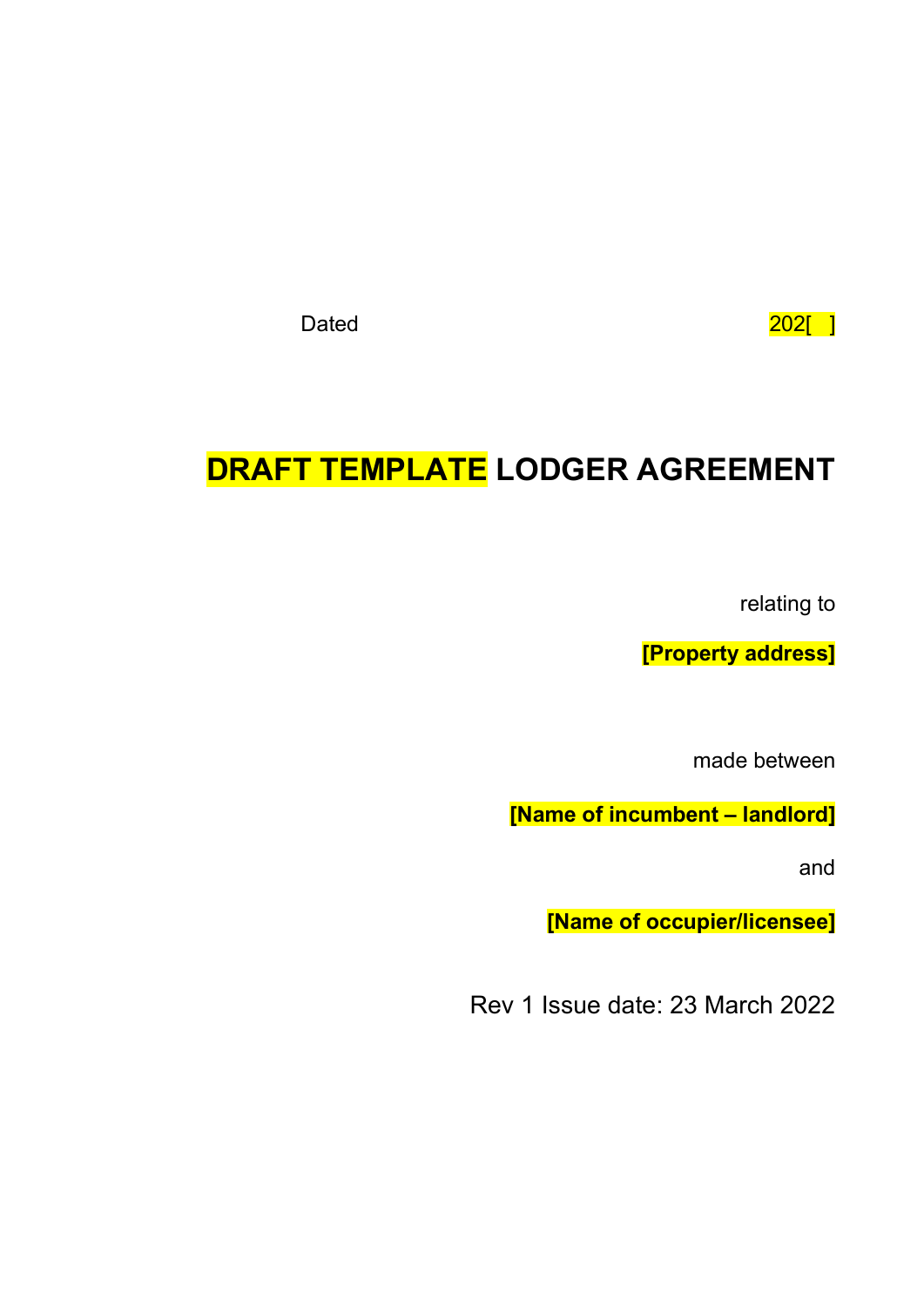# **CONTENTS**

| $2^{\circ}$    |  |
|----------------|--|
| 3 <sup>7</sup> |  |
| $\overline{4}$ |  |
| 5 <sup>5</sup> |  |
| $6\phantom{1}$ |  |
| $7^{\circ}$    |  |
| 8              |  |
| 9              |  |
| 10             |  |
|                |  |

[APPENDIX - REGULATIONS]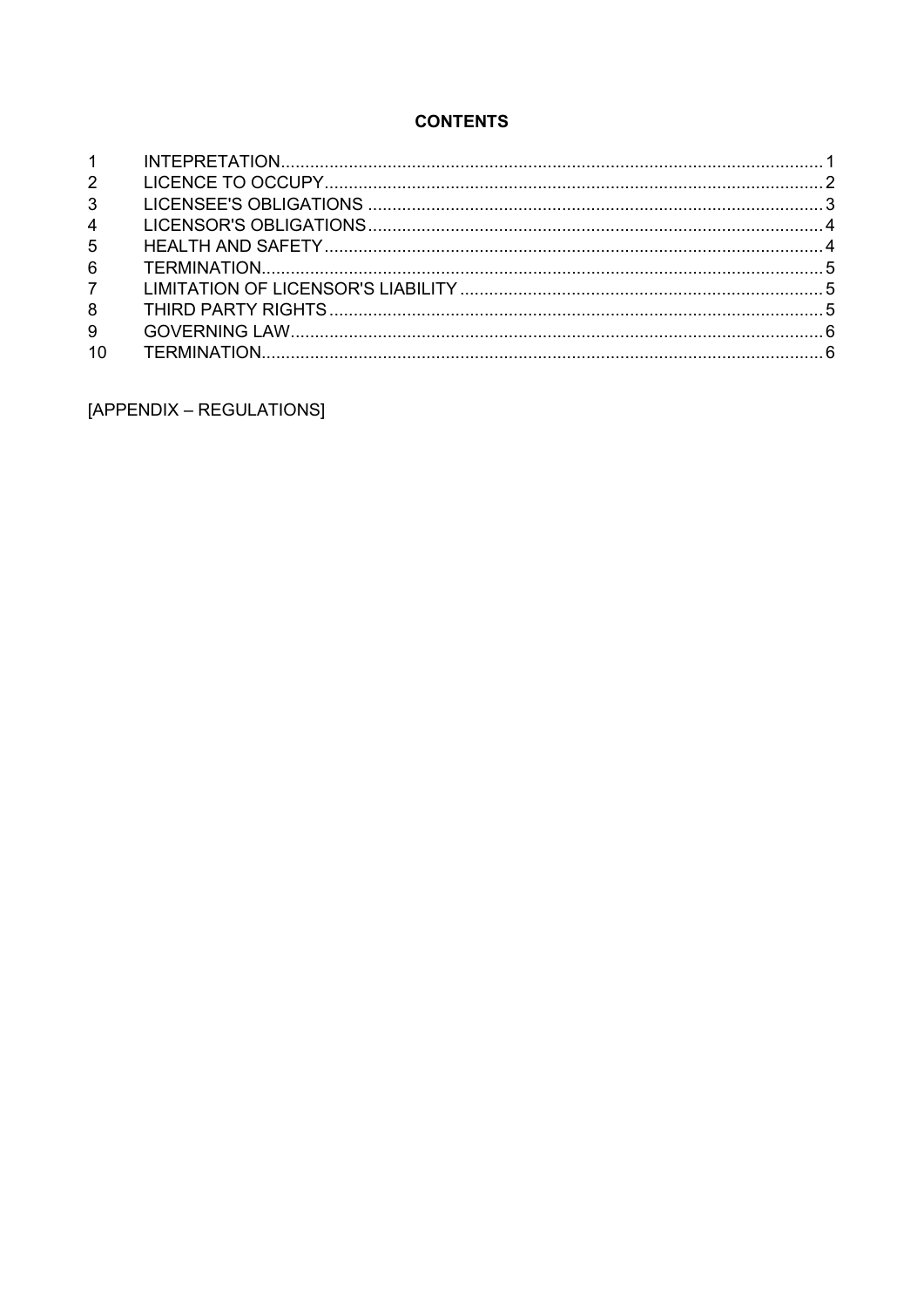**THIS LICENCE** is dated day of **202[ ]** 

# **BETWEEN**

- (1) **[Name of incumbent/landlord] of** [address] (the **Licensor**); and
- (2) **[Name of licensee]** of [address] (the **Licensee**).

# **IT IS HEREBY AGREED**

## 1 **INTERPRETATION**

<span id="page-2-0"></span>The following definitions and rules of interpretation apply in this licence.

1.1 Definitions:

| <b>Common Parts:</b>                               | the entrance halls, corridors, stairways and landings serving the<br>Room and Facilities. [Needs to be populated for each property].                                                                                                                                              |  |  |
|----------------------------------------------------|-----------------------------------------------------------------------------------------------------------------------------------------------------------------------------------------------------------------------------------------------------------------------------------|--|--|
| Default:                                           | any failure by the Licensee to:                                                                                                                                                                                                                                                   |  |  |
|                                                    | (a) pay the whole or any part of the Licence Fee, Utilities Charge and<br>any other sums due to, or recoverable by, the Licensor under this<br>licence and whether formally demanded or not;                                                                                      |  |  |
|                                                    | (b) observe and perform any of the obligations of the Licensee<br>contained or referred to in this licence; or                                                                                                                                                                    |  |  |
|                                                    | (c) pay any damages arising out of, or incidental to, the enforcement<br>of the obligations of the Licensee under this licence.                                                                                                                                                   |  |  |
| <b>Facilities:</b>                                 | the kitchen, sitting room, bathroom and garden at the Property.<br>[Note: Needs to be populated for each property].                                                                                                                                                               |  |  |
| <b>Furnishings:</b>                                | the Licensor's furniture and furnishings in the Property.                                                                                                                                                                                                                         |  |  |
| <b>Licence Fee:</b>                                | one pound £1 per week if demanded                                                                                                                                                                                                                                                 |  |  |
| <b>Licence Fee</b><br><b>Commencement</b><br>Date: | $202$ [ ].                                                                                                                                                                                                                                                                        |  |  |
| <b>Licence Period:</b>                             | the period from and including<br>until the date<br>on which this licence is determined in accordance with clause 6.                                                                                                                                                               |  |  |
| <b>Property:</b>                                   | [ insert property address ]                                                                                                                                                                                                                                                       |  |  |
| Room:                                              | such room in the Property as the Licensor may allocate from time to<br>time in accordance with clause 2.2.4.                                                                                                                                                                      |  |  |
| <b>Utilities:</b>                                  | electricity, gas, water, sewage services, telephone and cable or<br>satellite television as may be supplied to the Property from time to<br>time. [Note: this document contains no obligation on the Licensee to<br>contribute towards the cost of electricity, gas etc consumed] |  |  |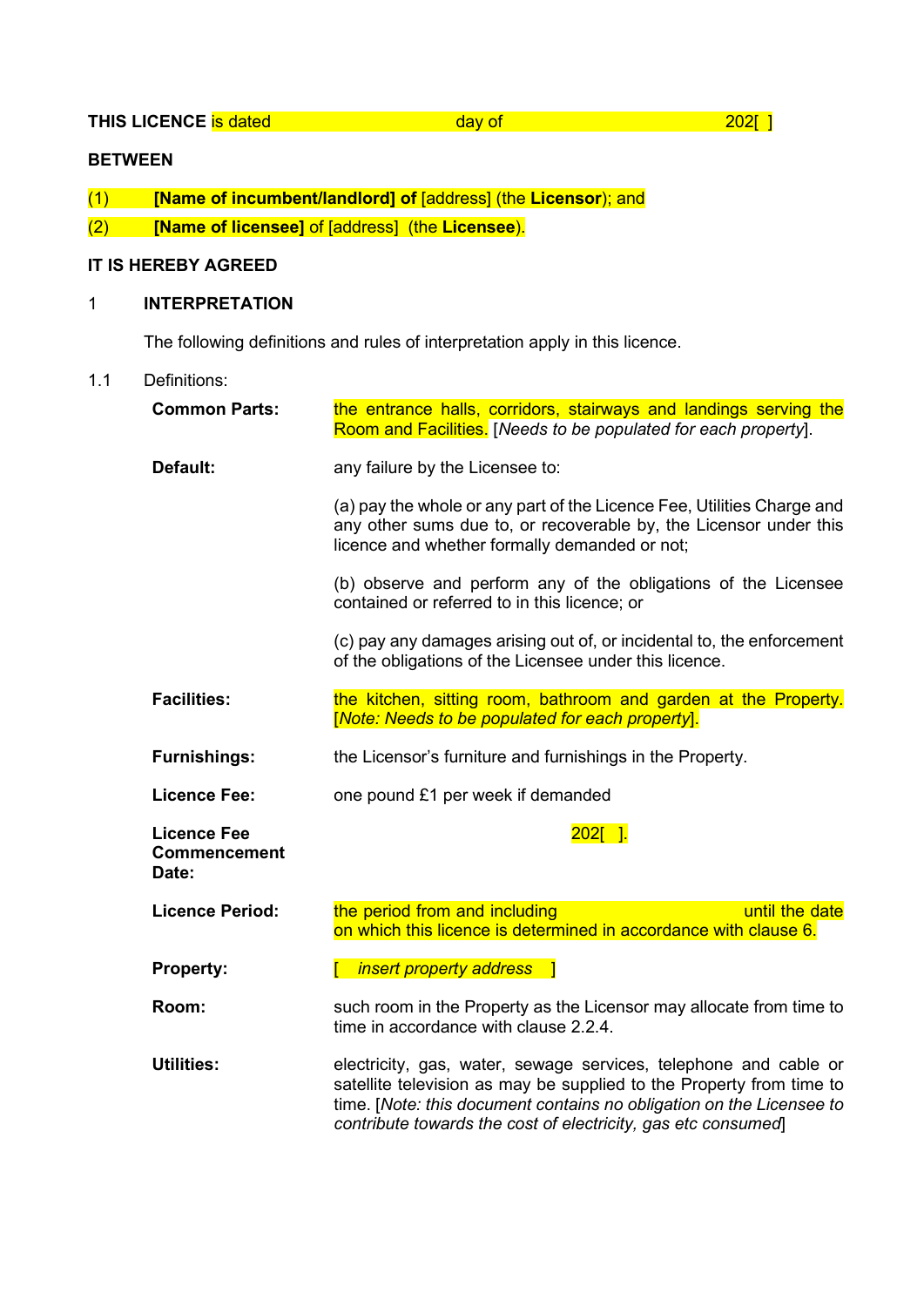- **VAT:** value added tax chargeable under the Value Added Tax Act 1994 and any similar replacement tax and any similar additional tax.
- 1.1 Clause headings shall not affect the interpretation of this licence.
- 1.2 Unless the context otherwise requires, words in the singular shall include the plural and in the plural shall include the singular.
- 1.3 Unless the context otherwise requires, a reference to one gender shall include a reference to the other genders.
- 1.4 Any obligation on a party not to do something includes an obligation not to allow that thing to be done and an obligation to use reasonable endeavours to prevent that thing being done by another person.
- 1.5 References to clauses are to the clauses of this licence.
- 1.6 A working day is any day which is not a Saturday, a Sunday, a bank holiday or a public holiday in England.
- 1.7 A reference to a statute or statutory provision is a reference to it as amended, extended or re-enacted from time to time.
- 1.8 A reference to a statute or statutory provision shall include all subordinate legislation made from time to time under that statute or statutory provision.
- 1.9 A **person** includes a natural person, corporate or unincorporated body (whether or not having separate legal personality).

#### <span id="page-3-2"></span><span id="page-3-0"></span>2 **LICENCE TO OCCUPY**

- <span id="page-3-1"></span>2.1 Subject to clauses [3](#page-4-2) and [6,](#page-6-3) the Licensor permits the Licensee during the Licence Period to:
	- 2.1.1 occupy the Room;
	- 2.1.2 use the Furnishings; and
	- 2.1.3 pass along the Common Parts, and to use the Facilities, in common with the Licensor and all others authorised by the Licensor.
- 2.2 The Licensee acknowledges that:
	- 2.2.1 the Licensee shall occupy the Room as a licensee and that no relationship of landlord and tenant is created between the Licensor and the Licensee by this licence;
	- 2.2.2 the Licensee shall not be entitled to any statutory protection under the Housing Act 1988 when this licence terminates;
	- 2.2.3 the Licensor retains control and possession of the Room and the remainder of the Property and the Licensee has no right to exclude the Licensor from the Room or remainder of the Property;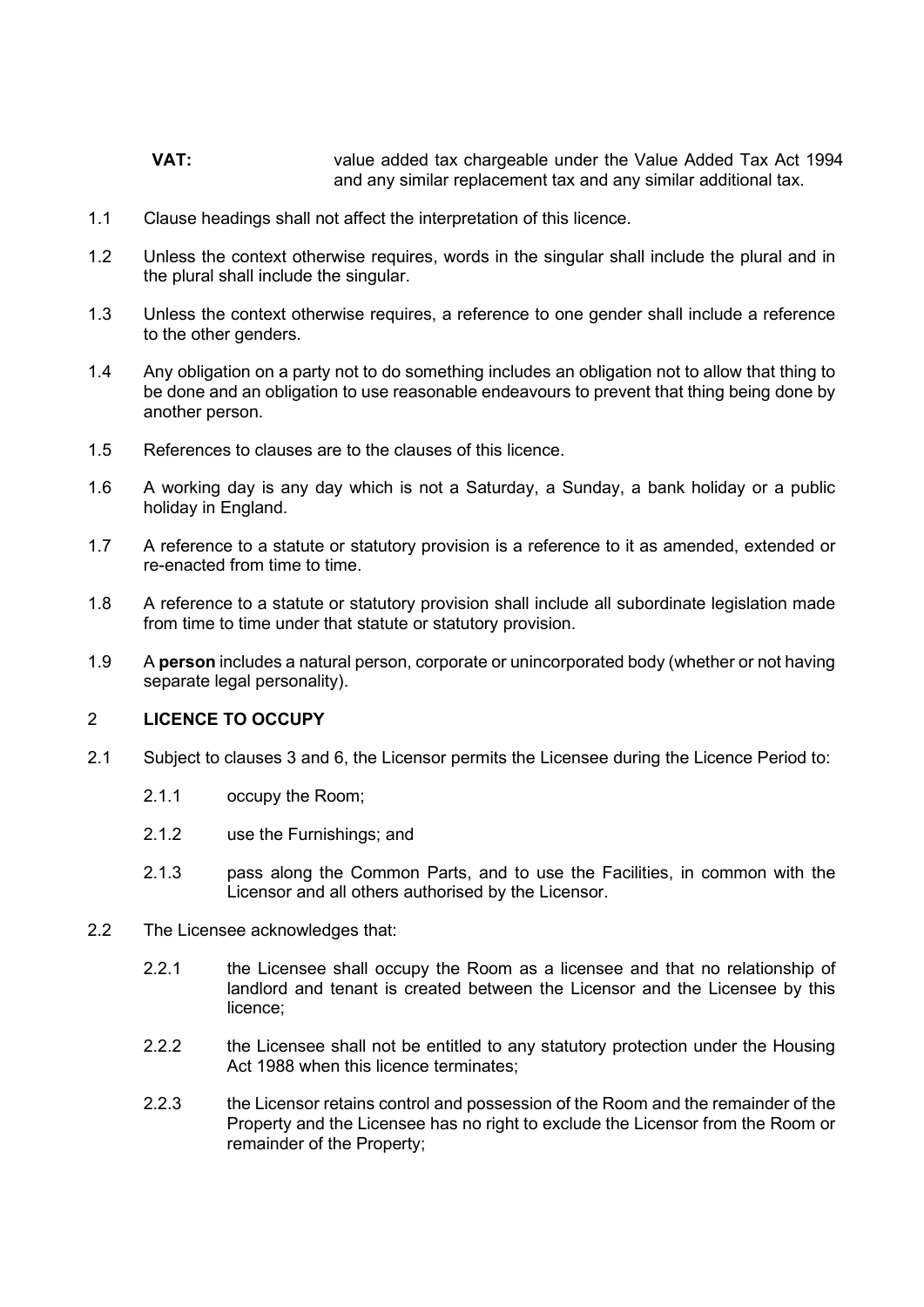- <span id="page-4-1"></span>2.2.4 without prejudice to the Licensor's rights under clause 6, the Licensor shall be entitled at any time on giving not less than 7 days' notice to require the Licensee to transfer to a comparable room elsewhere within the Property and the Licensee shall comply with such requirement;
- 2.2.5 the Licensor is entitled to retain keys for the Room and the Property, and the Licensor and any persons authorised by the Licensor may exercise the right to use these keys and enter the Room and the Property at any time; and
- <span id="page-4-0"></span>2.2.6 the licence to occupy granted by this licence is personal to the Licensee and is not assignable, and the rights granted in clause [2.1](#page-3-1) may only be exercised by the Licensee.

# <span id="page-4-2"></span>3 **LICENSEE'S OBLIGATIONS**

- 3.1 The Licensee agrees and undertakes:
	- 3.1.1 to pay to the Licensor the Licence Fee if demanded;
	- 3.1.2 to keep the Room, the Facilities and the Common Parts clean, tidy and clear of rubbish;
	- 3.1.3 not to cause any damage to the Room or any other part of the Property;
	- 3.1.4 to notify the Licensor of any damage to the Property or Furnishings caused by the Licensee or the Licensee's visitors;
	- 3.1.5 to use the Room solely for living in and not for business purposes;
	- 3.1.6 not to permit anyone else to stay in the Room;
	- 3.1.7 not to make a copy of the set of keys provided by the Licensor;
	- 3.1.8 if the Licensee loses the keys or security device provided, to notify the Licensor without delay, and bear the costs reasonably incurred of replacement keys, security devices and locks;
	- 3.1.9 not to prevent the Licensor or any person authorised by the Licensor from entering into the Room and the remainder of the Property;
	- 3.1.10 not to re-decorate the Room and not to make any alteration or addition whatsoever to the Room;
	- 3.1.11 not to smoke in the Property;
	- 3.1.12 not to keep any pets in the Property;
	- 3.1.13 not to play any musical instrument or audible music between the hours of 11 pm and 8 am the next day;
	- 3.1.14 not to use the Licensor's telephone except for dialling "999" in an emergency;
	- 3.1.15 To inform the Licensor before 22:00 hours on any day the Licensee does not intend to return to the Property before that time.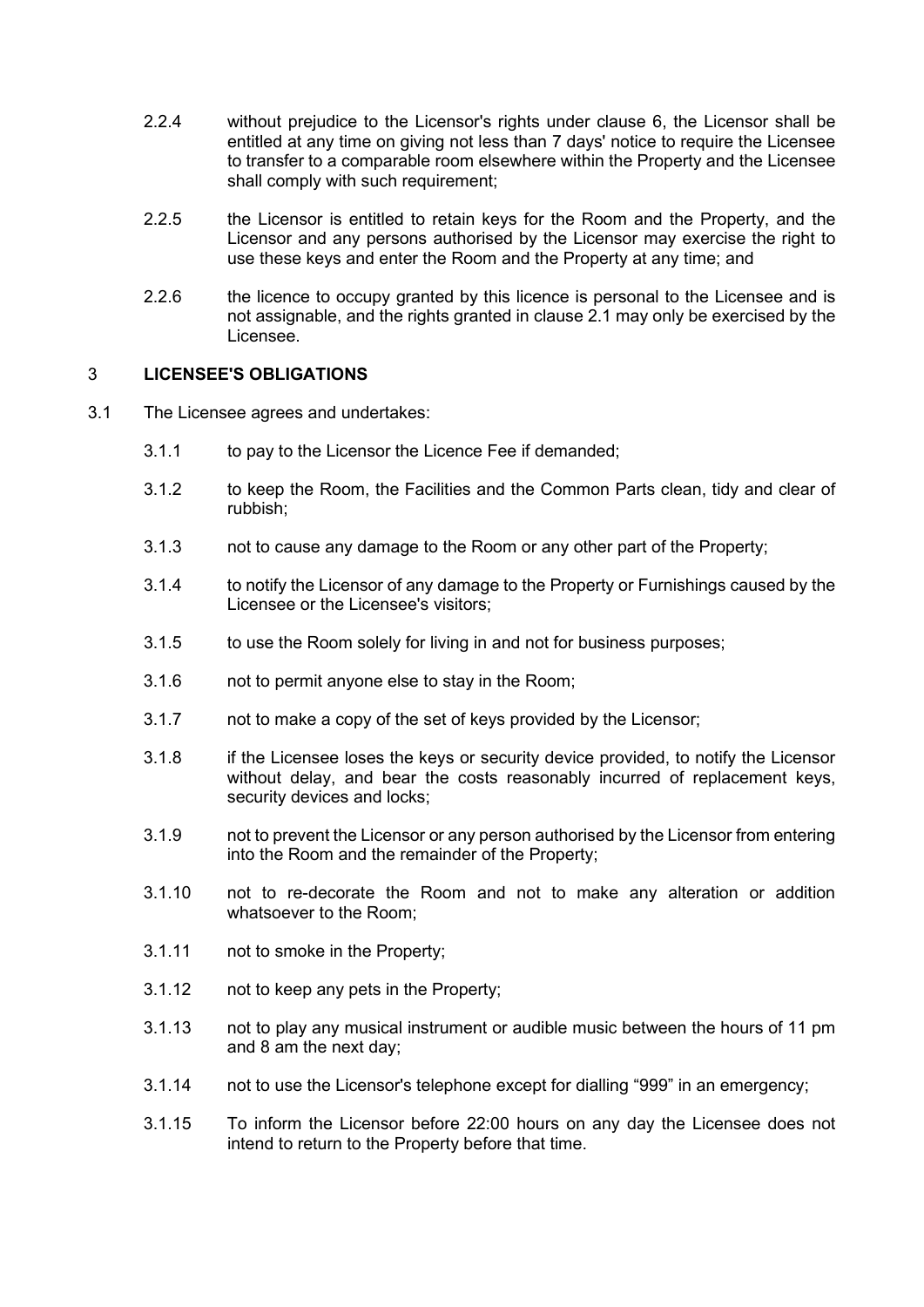- 3.1.16 Not to sign any credit or loan agreements that contain reference to the address of the Property nor if the Licensee is fined to provide the relevant authority with the address of the Property;
- 3.1.17 Not to do or permit to be done in the Property anything which is illegal or which may be or become a nuisance (whether actionable or not), annoyance, inconvenience or disturbance to the Licensor or the Licensor's agents or to the other residents of the Property and their visitors or any owner or occupier of neighbouring property;
- 3.1.18 not to cause or permit to be caused any damage to:
	- 3.1.18.1 the Property or any neighbouring property; or
	- 3.1.18.2 any property of the owners or occupiers of the Property or any neighbouring property;
- 3.1.19 not to obstruct the Common Parts;
- 3.1.20 not to do anything that will or might avoid in whole or in part any insurance in respect of the Property, or increase the insurance premium;
- 3.1.21 to observe any rules and regulations the Licensor makes and notifies to the Licensee from time to time governing the Licensee's use of the Room and the Facilities;
- 3.1.22 to leave the Room in a clean and tidy condition and to remove the Licensee's possessions at the end of the Licence Period;
- 3.1.23 to provide the Licensor with contact details when this licence terminates;
- <span id="page-5-0"></span>3.1.24 to use the Facilities reasonably and not to consume more of the Utilities than the Licensor reasonably considers necessary.

#### 4 **LICENSOR'S OBLIGATIONS**

- 4.1 The Licensor agrees and undertakes:
	- 4.1.1 to provide the Licensee with one set of keys for the Room and the Property;
	- 4.1.2 to pay to the relevant suppliers for the Utilities; and
	- 4.1.3 to pay the council tax in respect of the Property.

#### <span id="page-5-1"></span>5 **HEALTH AND SAFETY**

- 5.1 The Licensor confirms that:
	- 5.1.1 the Furnishings are fire resistant;
	- 5.1.2 the Gas Safety (Installation and Use) Regulations 1998 (*SI 1998/2451*) have been satisfied and a gas safety certificate is available for inspection by the Licensee; and
	- 5.1.3 the electrical appliances provided by the Licensor are safe and all appliances manufactured after 19 January 1997 are marked with the relevant CE symbol.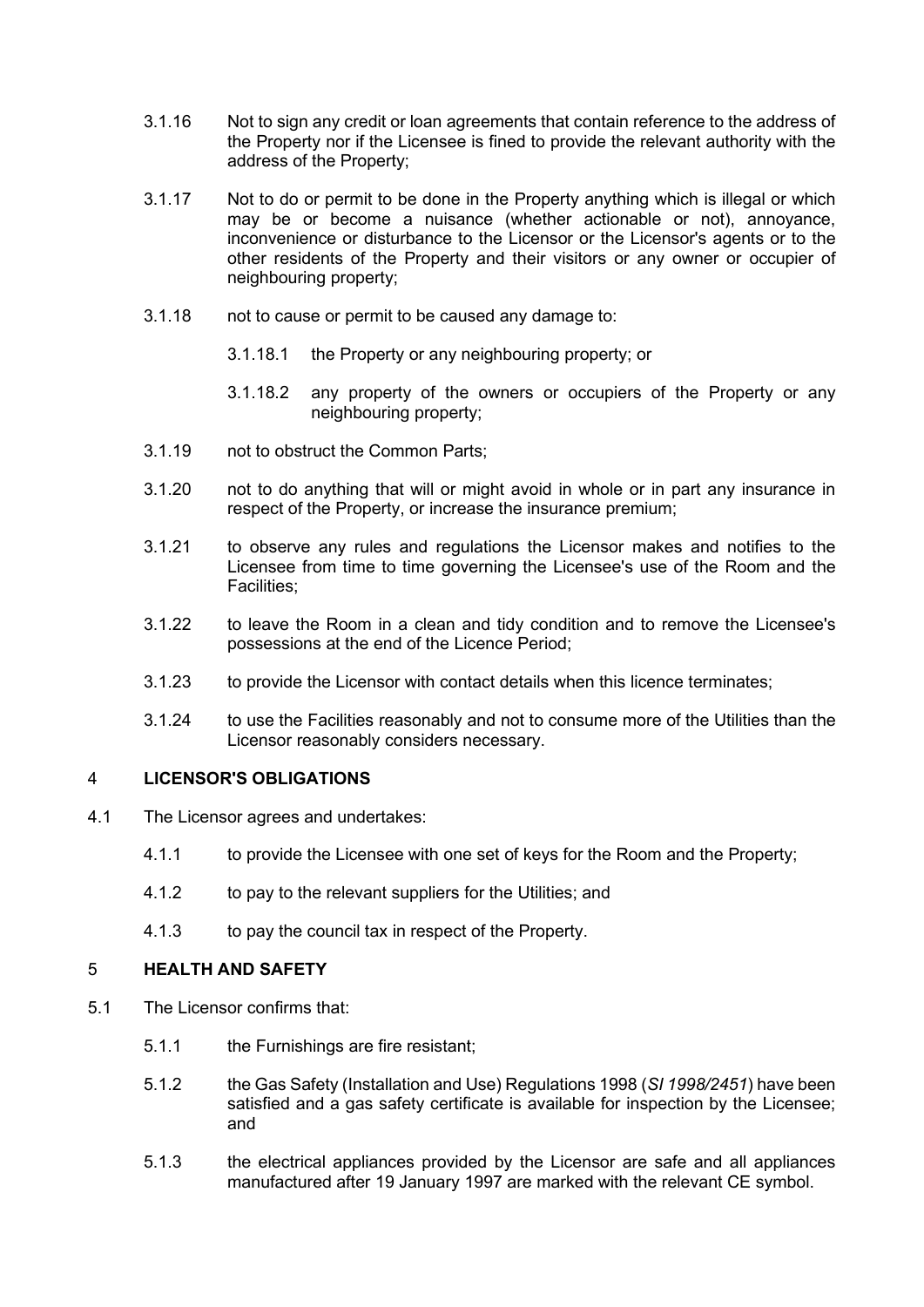#### <span id="page-6-3"></span>6 **TERMINATION**

<span id="page-6-4"></span>6.1 This licence shall end on the earliest of:

# <span id="page-6-0"></span>6.1.1 **[DATE ON WHICH LICENCE TO END];**

- 6.1.2 the expiry of not less than 14 days' notice given by the Licensor to the Licensee if the Licensee breaches any of the Licensee's obligations contained in clause [3;](#page-4-2)
- 6.1.3 immediate written notice given by the Licensor to the Licensee if the Licensee is in serious breach of the Licensee's obligations contained in clause 3;
- 6.1.4 the expiry of not less than four weeks' notice given by either party to the other; and
- 6.1.5 the date on which the within named **Reverend ceases** to hold the office of the Incumbent of the Benefice of **Languary 2016**
- 6.2 Termination of this licence shall not affect the rights of either party in connection with any breach of any obligation under this licence which existed at or before the date of termination.
- 6.3 If this licence terminates in accordance with clause [6.1](#page-6-4) the Licensee is to immediately remove [his/he/their] personal possessions from the Property and shall give vacant possession of the Room and the Property to the Licensor.
- 6.4 This licence is an excluded licence agreement under Section 3A of the Protection from Eviction Act 1977.

## <span id="page-6-1"></span>7 **LIMITATION OF LICENSOR'S LIABILITY**

- <span id="page-6-6"></span>7.1 Subject to clause [7.2,](#page-6-5) the Licensor is not liable for:
	- 7.1.1 the death of, or injury to, the Licensee or visitors to the Property; or
	- 7.1.2 damage to, or theft of, any possessions of the Licensee or the Licensee's invitees to the Property;
	- 7.1.3 any losses, claims, demands, actions, proceedings, damages, costs or expenses or other liability incurred by the Licensee or the Licensee's invitees to the Property in the exercise or purported exercise of the rights granted by clause [2;](#page-3-2) or
	- 7.1.4 the acts or omissions of any other resident of the Property or their visitors.
- <span id="page-6-5"></span>7.2 Nothing in clause [7.1](#page-6-6) shall limit or exclude the Licensor's liability for:
	- 7.2.1 death or personal injury or damage to property caused by negligence on the part of the Licensor or its agents; or
	- 7.2.2 any matter in respect of which it would be unlawful for the Licensor to exclude or restrict liability.

#### 8 **THIRD PARTY RIGHTS**

<span id="page-6-2"></span>Save for the Rochester Diocesan Society and Board of Finance a person who is not a party to this licence shall not have any rights under the Contracts (Rights of Third Parties) Act 1999 to enforce any term of this licence.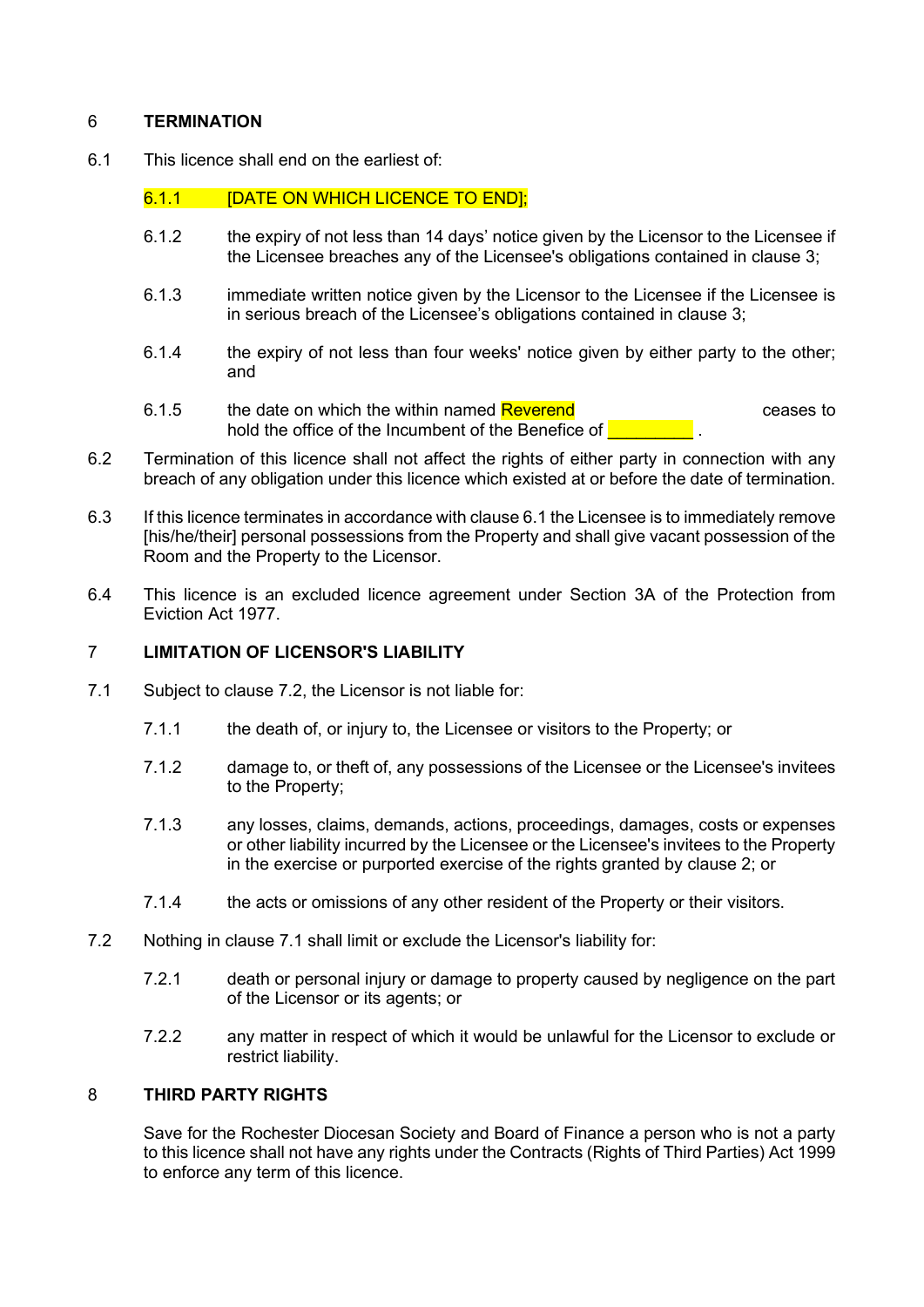#### 9 **GOVERNING LAW**

<span id="page-7-0"></span>This licence and any dispute or claim arising out of or in connection with it or its subject matter or formation (including non-contractual disputes or claims) shall be governed by and construed in accordance with the law of England and Wales.

#### 10 **TERMINATION**

<span id="page-7-1"></span>Notwithstanding the provisions of clause 6 if the Property is or becomes vested in the Incumbent or sequestrators for the time being of the **Benefice of [**  $\blacksquare$ ] then notice is given to the Licensee that possession may be required upon service of written notice by the Bishop of the Diocese of Rochester in accordance with the provisions of the Pluralities Act 1838 and if the Property is or becomes vested in the Rochester Diocesan Society and Board of Finance (the 'Board') then notice is also given to the Licensee that the Board holds the Property for occupation by a minister of religion and accordingly it may recover possession immediately following service of notice upon the Licensee to that effect.

**In witness whereof** this document has been signed on the date first stated above.